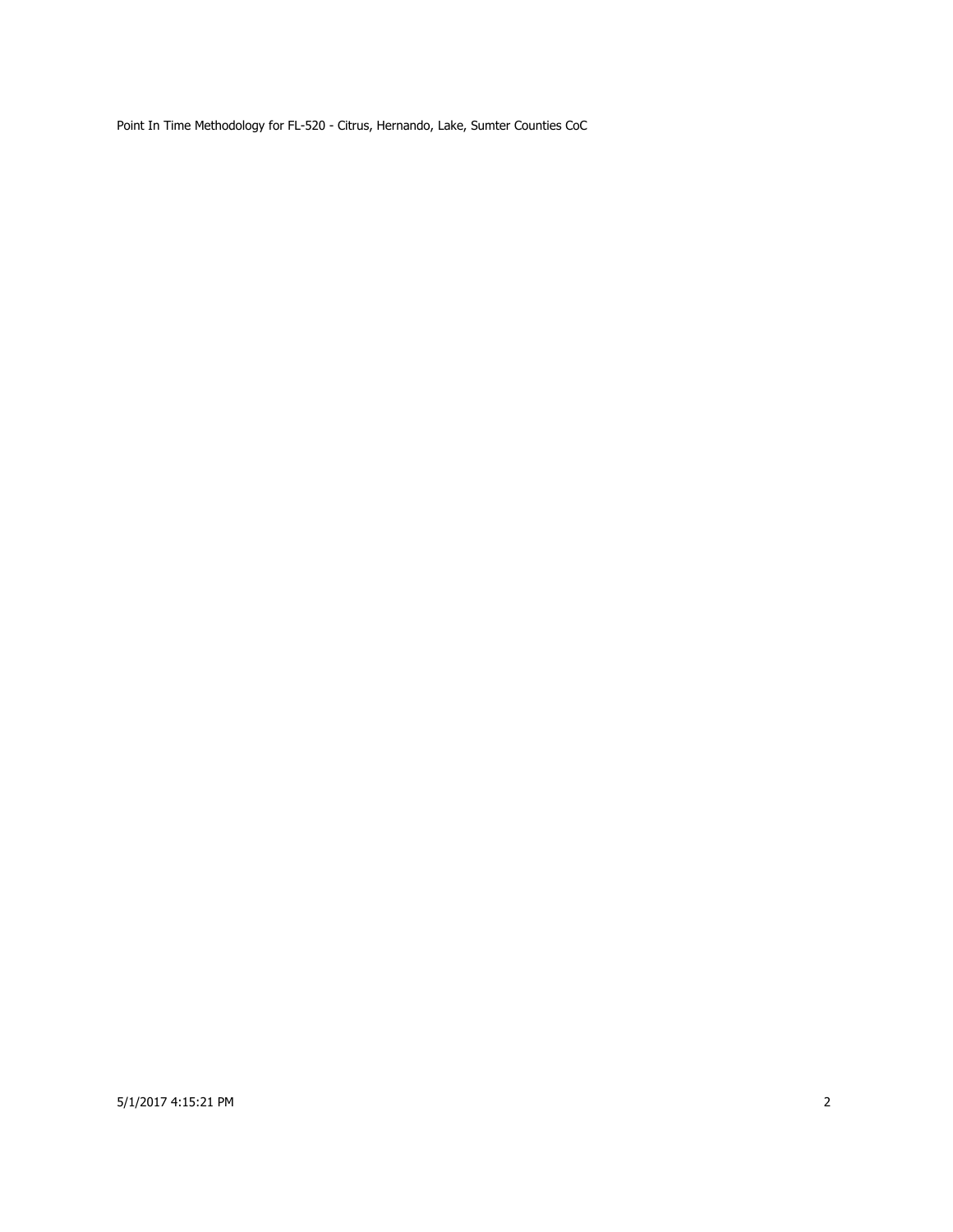- Provider-level surveys

### **5. Was the CoC able to collect information about the demographic and subpopulation characteristics of all sheltered people or only some?**

- All sheltered people

**6. Looking at the change in your sheltered count from last year's count, please choose up to three reasons that best explains these changes from the drop down list below.** 

- Change in emergency shelter capacity

### **Please provide a brief description of these specific factors (500 word limit):**

One Emergency Shelter facility converted 9 ES beds to PH beds. These 9 beds were full as ES beds in our 2016 PIT count. Another factor was a 16 bed TH facility would normally be at least 70% full only had 3 people in residence. This facility, as well as other ES & TH facilities are considered high barrier facilities as they have a number of partiicpation requirements, and the homeless often are not eligible or choose not to enter these facilities due to the requirements/rules.

## **Unsheltered Population**

**7. What approach(es) was used to count the total number of people included in the unsheltered population during the PIT count. (select all that were used)**

- "Night of the count" - known locations

- HMIS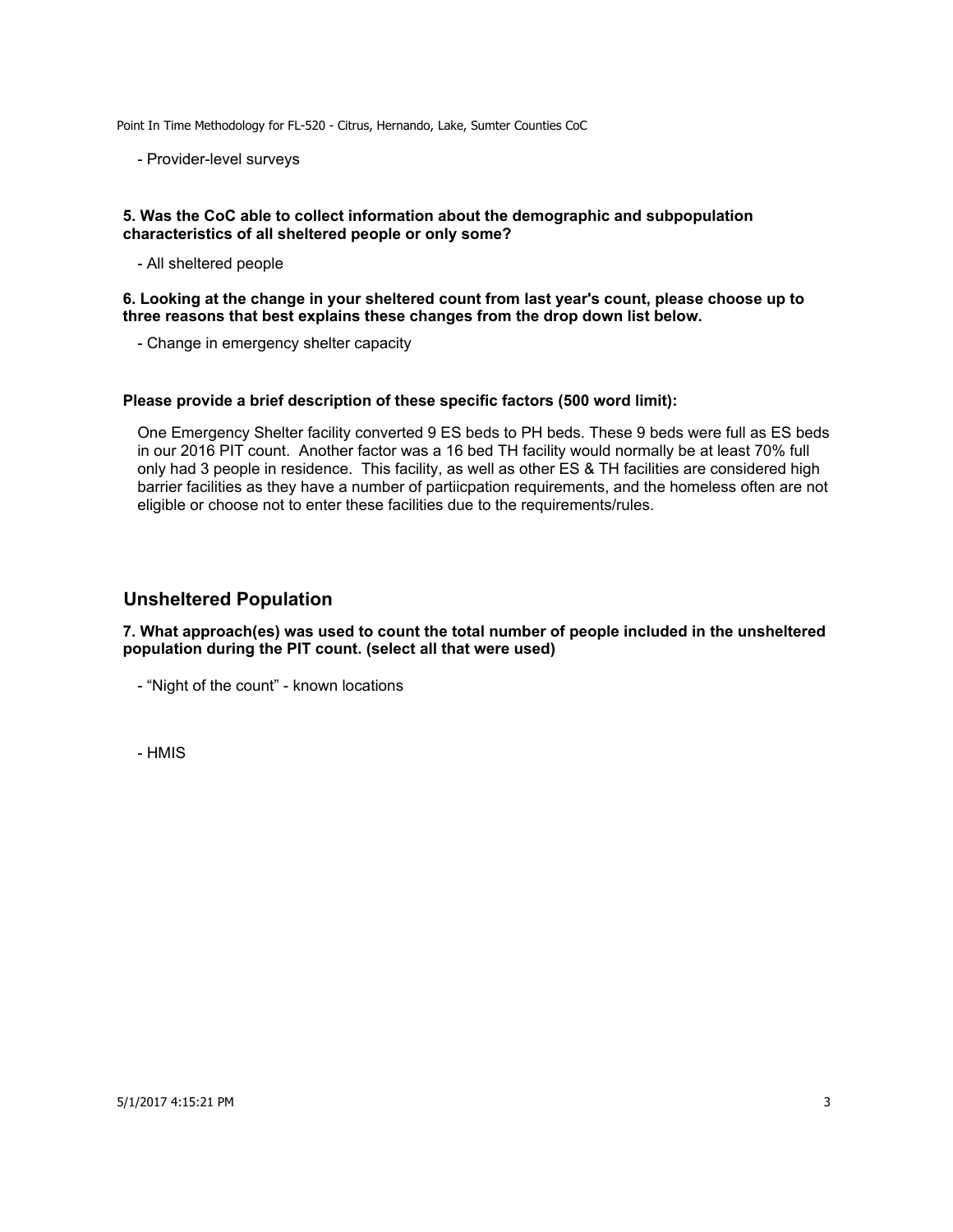- Service-based count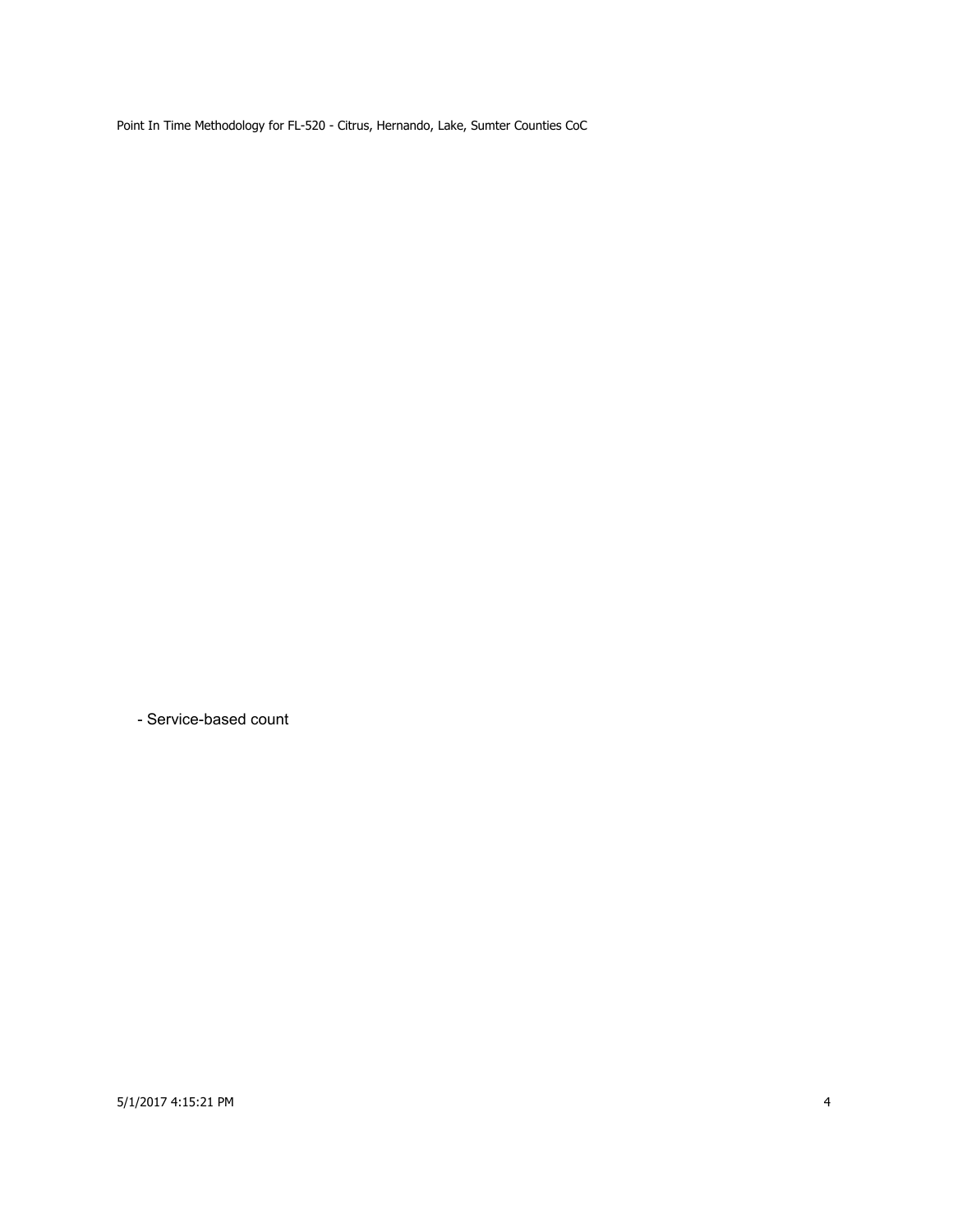#### **7a. Were certain areas within the CoC geography specifically excluded because the CoC had reason to believe there were no unsheltered people in those areas?**

Yes

#### **7b. How did the CoC select the areas that were included for canvassing?**

- Areas were not selected randomly, but an effort was made to use local knowledge to target known locations (e.g., areas with known concentrations of unsheltered homeless people)

### **7b1. Did the CoC adjust the information in some way (e.g., statistical adjustment or extrapolation) to account for areas within the CoC geography that were not canvassed but where unsheltered people might have been on the night of the PIT count?**

No

**7c. In areas that were canvassed, did the CoC count all unsheltered people in those areas or a sample of people?**

- All people encountered during the count

## **8. What information or method(s) was used to de-duplicate the total count of people in the unsheltered population? (Check all that apply)**

- Comparison of personally identifying information (PII), such as name, date of birth, and Social Security Number

- Comparison of unique client identifiers (not PII)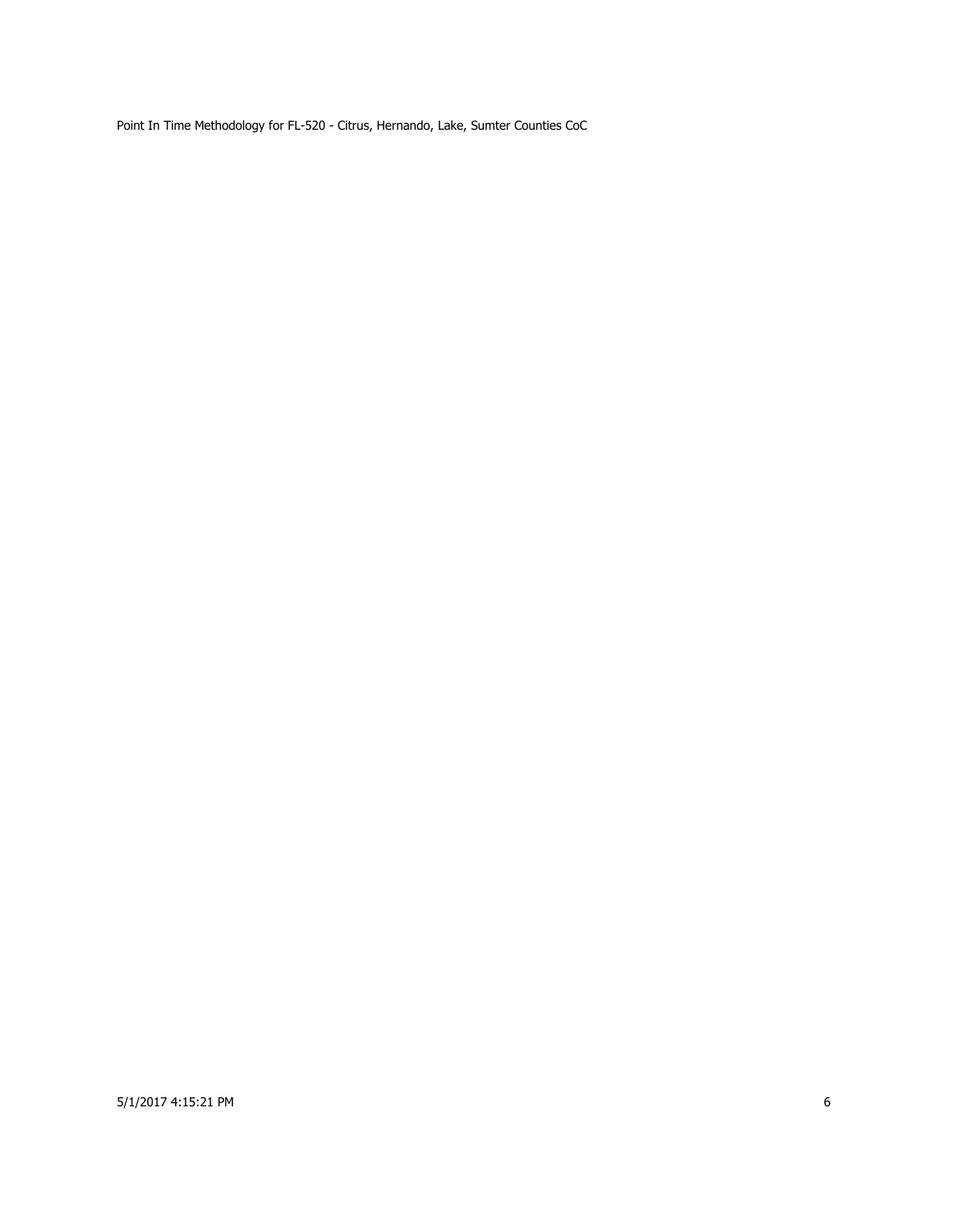- Interview/survey question(s) with screening questions (e.g., have you already completed a count survey)

# **Unsheltered Subpopulations**

#### **9. What approach(es) was used to collect demographic and subpopulation data about unsheltered people included in the unsheltered population during the PIT count?**

- Surveys/interviews of people identified as unsheltered on the night of the PIT count

**10. Were all people who were encountered during canvassing on the night of the count or during post night of the count PIT activities asked to complete a survey/interview?**

- All people encountered were surveyed

#### **11. What information or method(s) was used to produce an unduplicated total count of homeless people across your sheltered and unsheltered populations?**

- Comparison of personally identifying information (PII), such as name, date of birth, and Social Security Number
- Comparison of unique client identifiers (not PII)

- Interview/survey question(s) with screening questions (e.g., have you already completed a count survey)

### **12. Looking at the change in your unsheltered count from last year's count, please choose up to three reasons that best explains these changes from the drop down list below**

- Increased or improved PIT count training
- More volunteers for PIT count
- Other:

### **Please provide a brief description of these specific factors (500 word limit):**

Due to improved outreach, previously unknown homeless encampments were identified in the months leading up to the count and a higher number of unsheltered persons were known and located during the count. A push to increase the number of volunteers going out into the community was successful, and in each of our counties, we had a higher presence than we've had in many years. Training was simplified and improved and provided to the volunteers in the weeks prior to the count.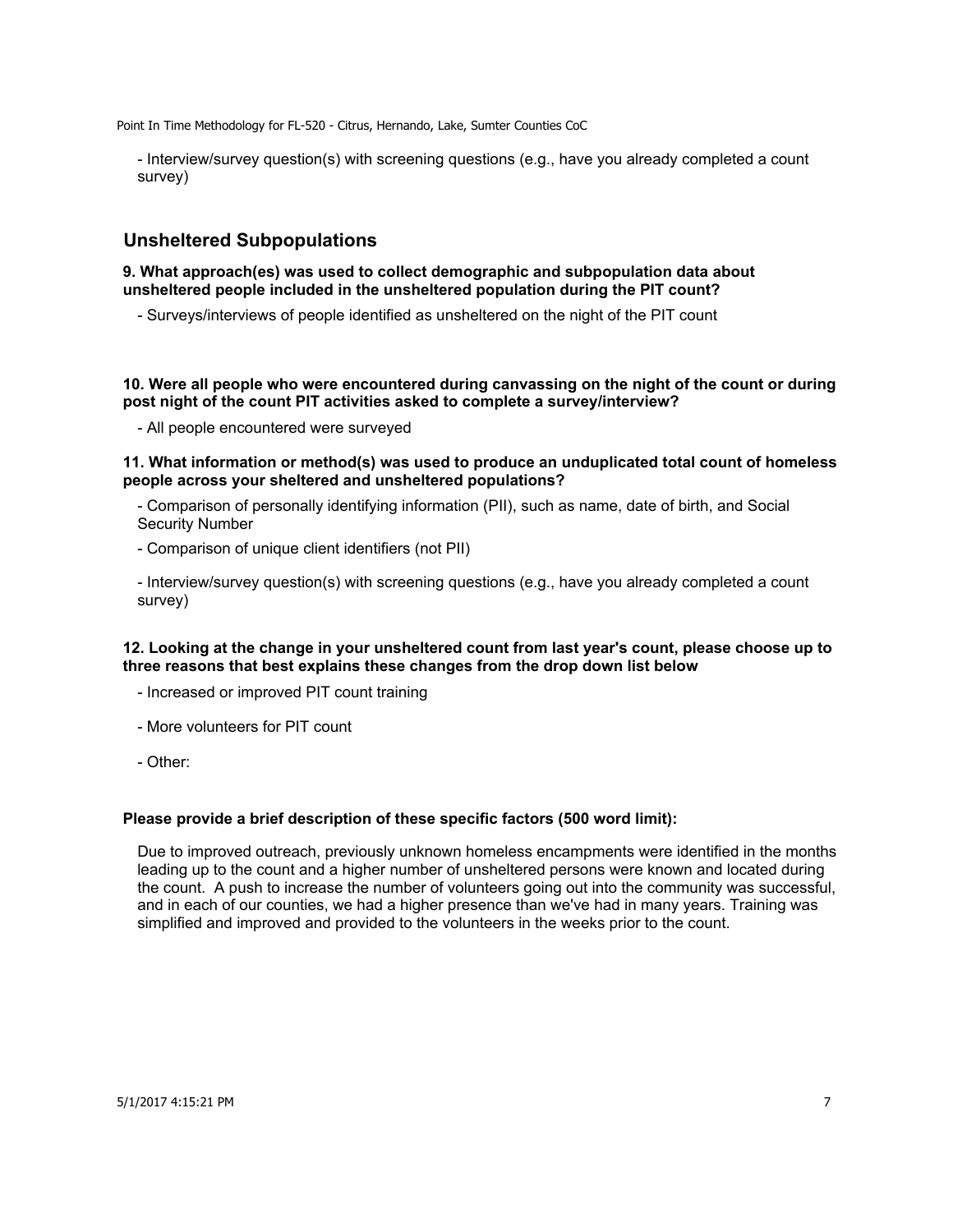- HMIS data from street outreach and/or other providers

Increase in Outreach to all 4 counties